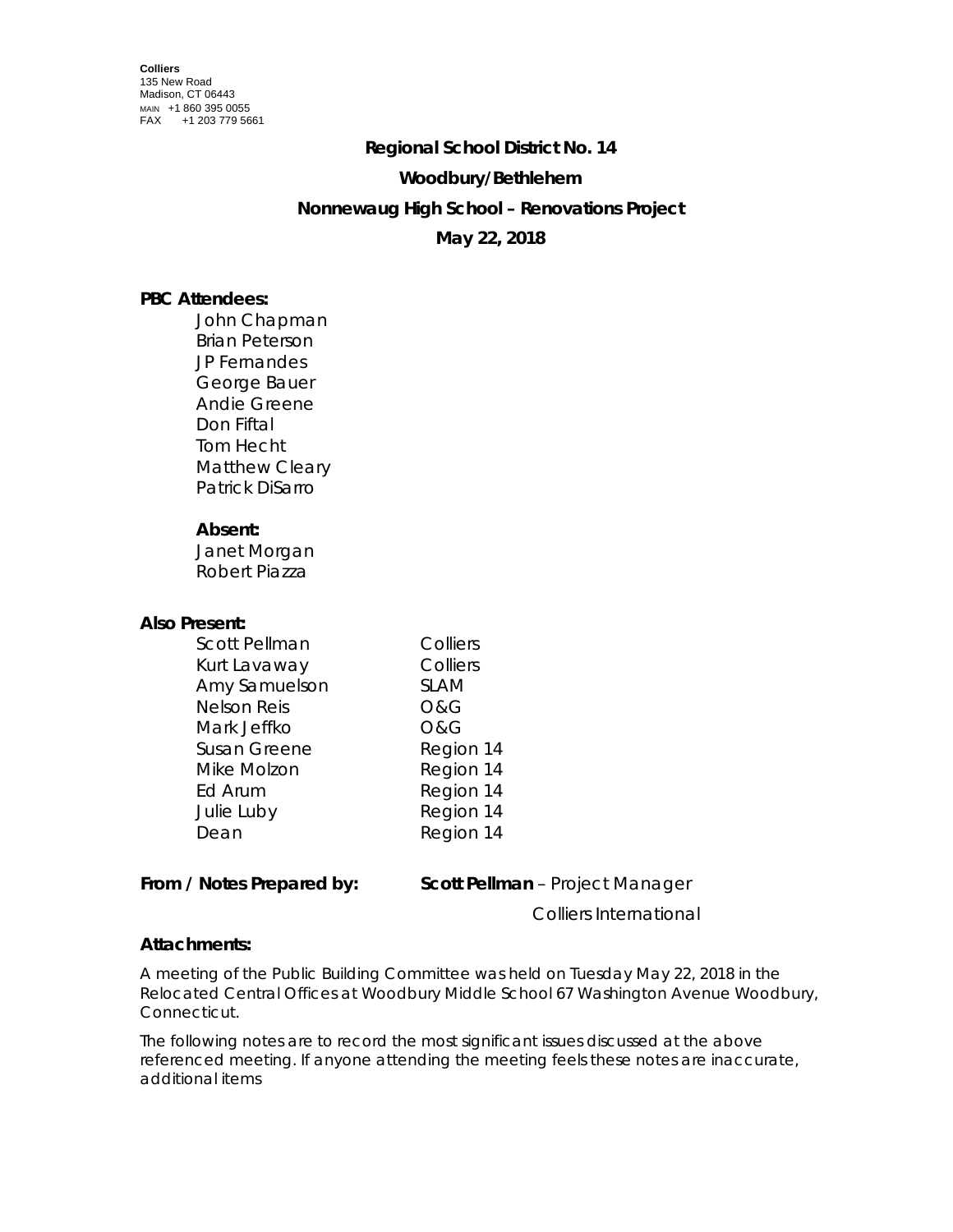need recording, or further detail is required, please forward your written comments to Scott Pellman for inclusion.

- 1. Call to Order The meeting was called to order at 7:32pm.
- 2. OPM Report Scott Pellman reported on the following:
	- **a. Proposed Change Orders for Auditorium Lighting and Sound**  When the design team initially programmed the auditorium and discussed the lighting and sound system design the team took a conservative approach and provided systems that they believed to be on par with standard high school performance areas. When Julie Luby requested that a meeting take place to review the specified systems with staff and a student coordinator that were not part of the original design team meetings coordinated by the previous administration. Out of that meeting came recommendations for changes to both the lighting and sound system designs for the Auditorium that generated two change order proposals, COP39 and COP 41. I requested that Julie and her staff craft a letter that described and justified the request to the committee which you received in your email correspondence but have asked that they attend this evening so you they could provide a quick summary and answer any questions

Julie Luby and Dean presented their thoughts on the requested design changes. Dean and Amy Paris were concerned that the equipment might not be appropriate and that rentals would still be required. Julie also reached out to the manager of the Trumbull High School auditorium and discussed where that project went wrong. The project needs the appropriate equipment to take it from an auditorium to a performance space. With the current design the District will still need to rent wireless microphones. Communication equipment, moving lights and speakers are changes or additions are the requested improvements. Specific details were discussed for the requested equipment. Renting lights is a weekly charge and gets expensive when you have them for rehearsals.

John Chapman asked if microphone rentals would be compatible with the requested equipment – Response, Yes.

George Bauer stated that he understands the cost of rentals and providing the resources for students and programming will foster career paths to the arts.

JP Fernandes asked if the team looked at speech, drama and concerts as well as performance capabilities? – Response, Yes, the requested add-ons are very flexible for multiple uses. The recommended lighting board is used at Westconn so experience at the high school can carry over to the next level.

Don Fiftal commended Julie for bringing this to the attention of the committee, there is a concern that the rentals of microphones can impact a performance if they are not compatible. Response – renting provides the most up to date equipment and can be covered by ticket costs.

Amy Samuelson noted that the project does include the wired microphones. The lighting racks are included in the project, the new lights would be bolted to this.

Dean noted that currently in the plan there is no location for a follow spot, this can be crucial for HS productions. The requested changes do not include a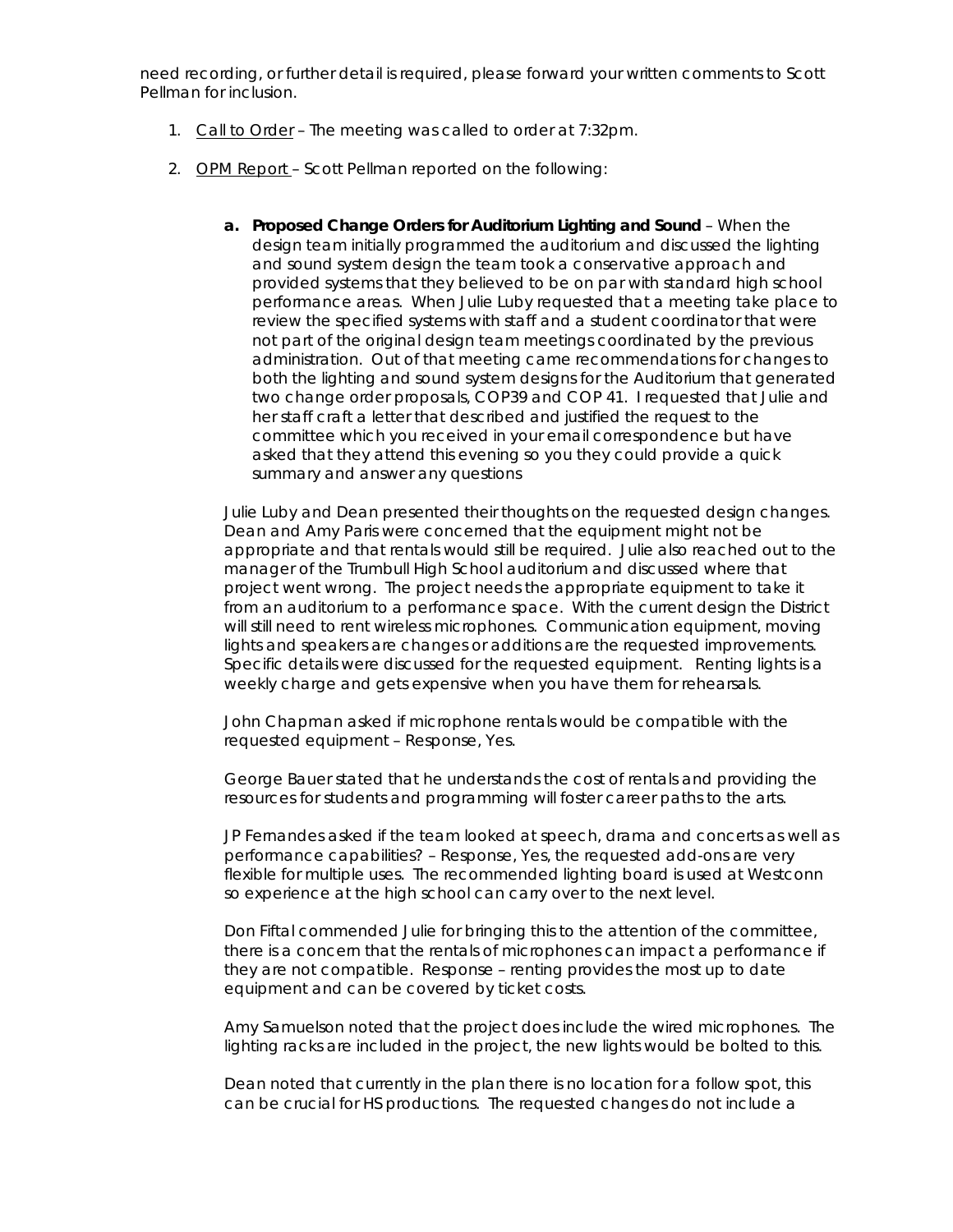follow spot at this time. Amy noted that accessibility could be an issue. The proposed system changes are middle ground – not top of the line.

John Chapman inquired on the cost of a follow spot – Dean commented that a follow spot could cost approximately \$3,000 each and two are preferred. Amy noted that follow spots could be hung above the storage area.

Mike Molzon stressed that lighting rentals or temporary construction can be problematic.

PCO 39 is for lighting for \$25,391

PCO 41 is for the sound system \$21,401

**John Chapman made a motion to approve PCO 39 for a total cost of \$25,391 and PCO 41 for a total of \$21,401- seconded by JP Fernandes – Discussions none – All in favor - Unanimous**

#### **b. Project Update** –

- o The project Team continues to meet bi weekly to review scheduling and construction related issues.
- o Planning and construction phasing is ongoing, the latest hurdle was the temporary closure of the front entrance and revised buss drop off and pick up lane.
- o SLAM has produced a sketch of the anticipated as built condition for graduation day that has been provided to administration for graduation coordination.
- o The team met a number of times with the administrators to start planning for summer moves and transitions into the new spaces. Within the information that was provided in the drop box was the O&G phasing plans. The project will be completing Phase 2A and moving into the new classroom spaces starting in August and Phase 3 will commence as soon as the students are out of the building.
- o Colliers weekly project reports were also distributed to all committee members via the drop box site.
- o There have been a number of meetings to review the field renovations including SLAMS turf expert to identify the best solution for the specified repairs that were included in the bid. The team has been working to ensure that the fields are renovated appropriately to provide the best fields they can be.
- **c. Approach to the Field renovations –** Amy Samuelson discussed the process and specifications involved in the field restoration bidding. A sketch was distributed that showed Richards Construction notes in red describing their approach that was included in the bid. There were two options noted in the specifications that the contractor could choose and option #2 was highly recommended by the turf specialist, Richards actually looked at the restorations as a hybrid combination of options 1 and 2. Corrections to the field hockey field will be negotiated. The expectation is that with the installation of an irrigation system the fields will be easier to maintain.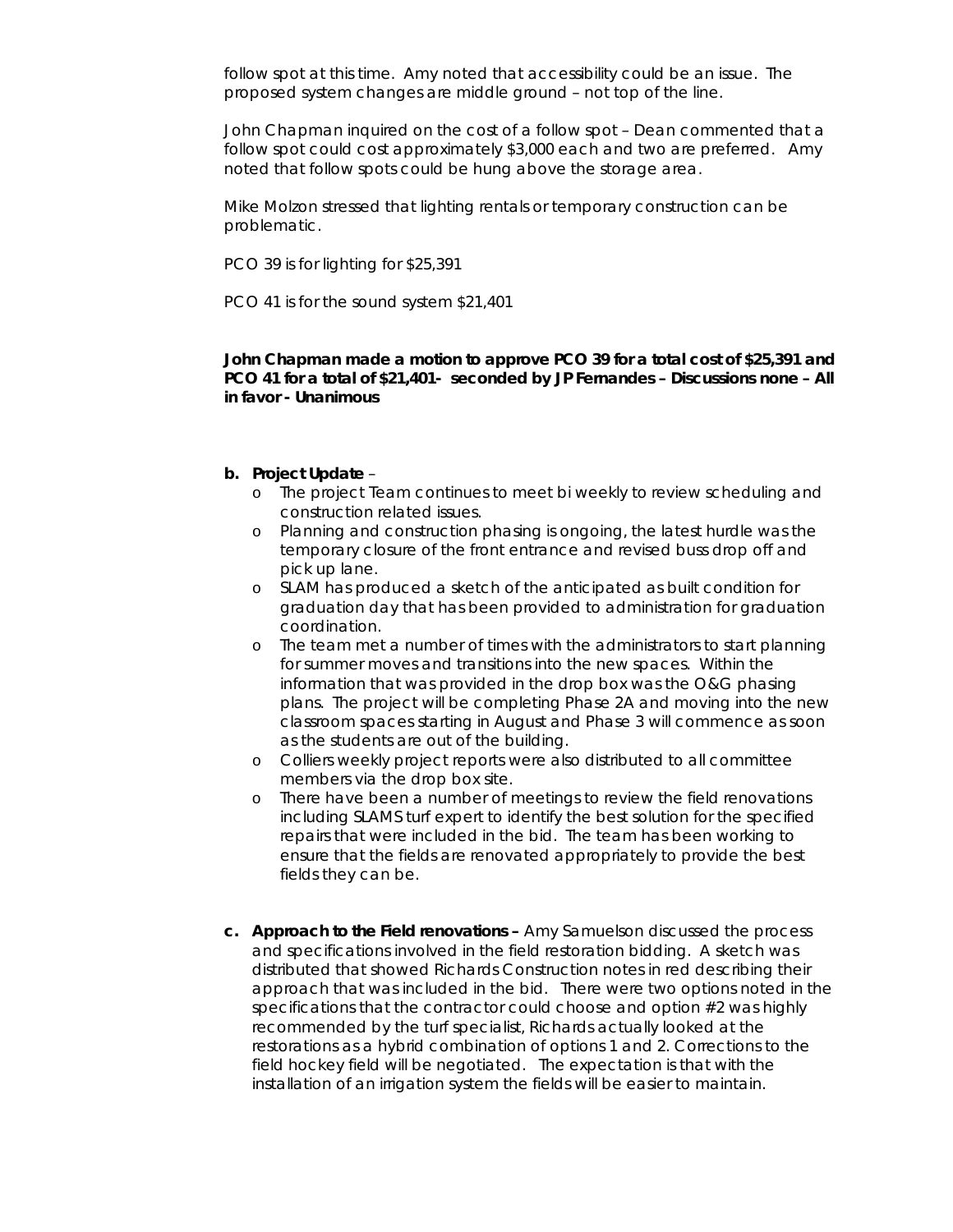JP Fernandes believed that the project was tilling the entire fields and stated that If we don't do it correctly now it will never happen.

Nelson Reis noted that the branch lines for the irrigation system are pulled, the main lines will be excavated so disruption to the fields will be minimal from irrigation. Option #1 renovating the fields in small lifts of soil would have taken multiple years.

Patrick DiSarro asked what impact the restorations will have to the athletic seasons. – Response, Amy noted that one field at a time would be impacted for a season.

John Chapman noted that the committee understood that planarity is something that should be addressed for all fields and that the project would not take 4 years to complete the work. Amy suggested that the contractor due a planarity survey for the other fields (baseball, softball and field hockey). Andy Greene requested that any planarity work include the baseball and softball outfields.

Andie Greene did not realize option #1 was a 4-year process but asked the design team to look at using that option for the fields without depressions. The turf specialist noted that you get a better job doing the restorations in a single lift.

Nelson Reis noted that there are unit costs for excavation and re-grading, the unit prices were vetted and compared with the other bidders but we can negotiate a lump sum which should be a better approach.

John Chapman noted that Option #1 was not really a viable option due to schedule impacts. Where do we utilize Option #2 and how much area do we own with Option #2? The committee needs a comprehensive approach to the fields with lump sum costs.

Amy would like the approval to write a PR request for the additional information. Response - Yes

Nelson Reis stated that the site contractor is starting to grid out the project, as of yesterday O&G put a stop on the work. The intent was to have a pre-installation meeting with the design team and school staff.

John Chapman requested that the turf consultant do the planarity survey on behalf of the Region for all field areas previously not surveyed. Andie Greene requested that the Region also hire the turf expert to provide CA oversight of the field restorations. Amy stated that she has requested a proposal for those services from Ian Lacey the turf specialist.

Susan Greene noted that the Region is looking to address field hockey and asked if it could remain untouched for the fall field hockey could play on the artificial turf field next year and they will not have to relocate that team this year. This area could also be used for practice. Football will play inside the track, Mike Molzon is working on that field. Soccer will also practice on the field inside the track. A football practice area will have to be developed. The region will reach out to the Town to see if we can use three rivers.

John Chapman – Additional information requested.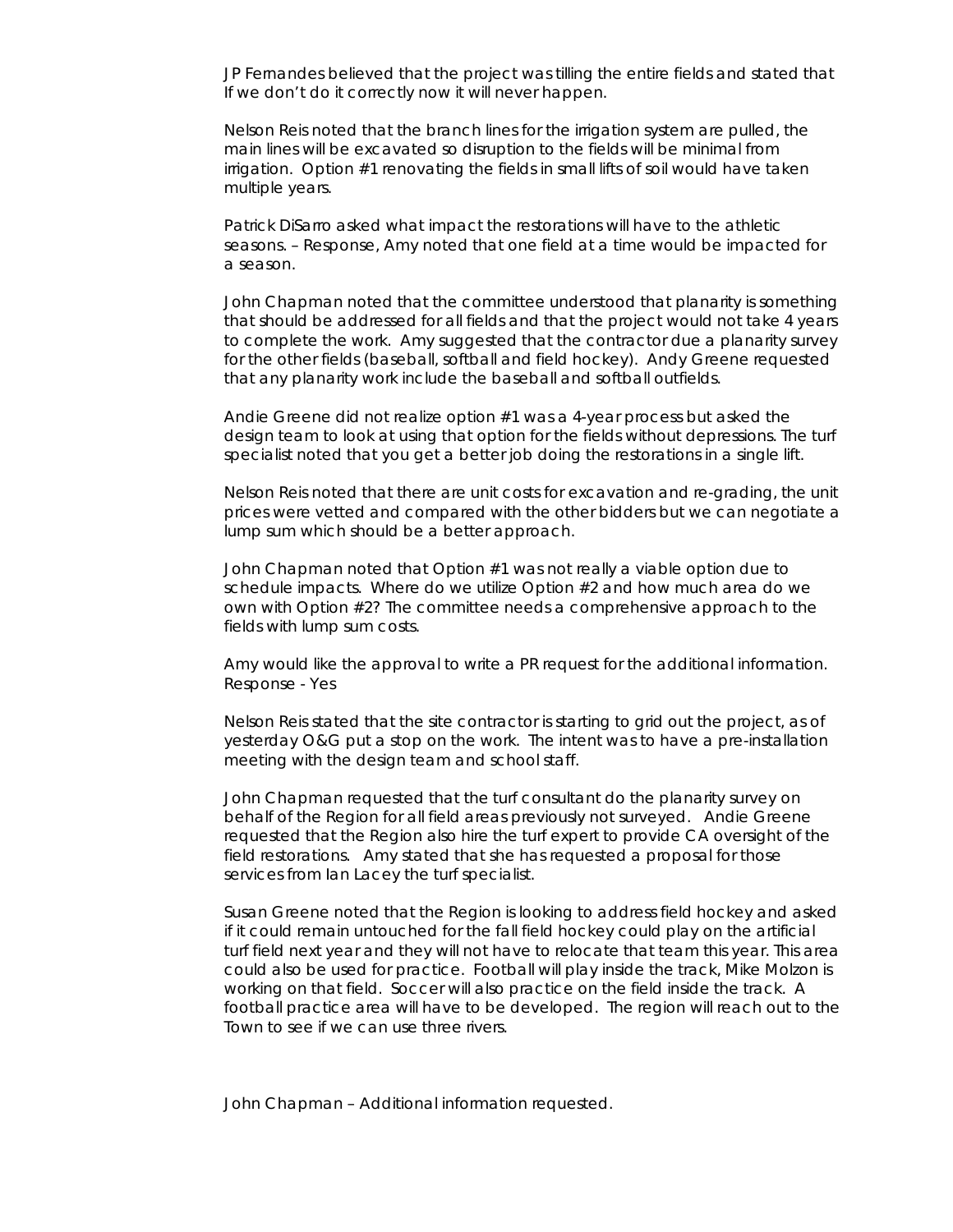- a. Have a planarity survey completed for all outfield areas from the same consultant that did football and soccer.
- b. Request a proposal from SLAM for field construction administration oversight.
- c. Request from Richards an option to do both the football and main soccer fields under option 2 – O&G to coordinate.
- d. Provide a clear image of areas to receive option #2 restoration.
- **d. Phase 3 FF&E**  The phase 3 FF&E non-State bids have been received, there were two packages that had bidding irregularities that required a re-bid which took place the week of May 14. The total FF&E bids are approx. \$292,000 under budget.

**Motion to approve the following categories of expenditures - seconded by JP Motion by John Chapman to approve furniture bid packages A-Admin Furniture to DeClerq for a total of \$82,196, bid package AA-Admin Storage to WB Mason for a total of \$46,204, bid package AB-Admin Wood Furniture to DeClerq for a total of \$50,166, bid package D-Library Shelving to Creative Library Concepts for a total of \$125,619.91, bid package F-Computer Furniture to WB Mason for a total of \$78,295, bid package G-Gym / Fitness Equipment to Promaxima for a total of \$67,140.56. bid package L-Lounge Seating to WB Mason for a total of \$46,870, bid package LA-Lounge Tables to WB Mason for a total of \$8,986, bid package M-Music Furniture to Insalco for a total of \$12,718.35, bid package N-Art Equipment to WB Mason for a total of \$25,682, bid package T-Work Tables to WB Mason for a total of \$76,622, bid package TA-Presentation Furniture to WB Mason for a total of \$6,795, bid package TC-Exterior Furniture to WB Mason for a total of \$9,466, bid package-Utility Items to WB Mason for a total of \$45,525. Seconded by JP Fernandes – Discussions none – All in favor - Unanimous**

**Motion by John Chapman to approve Technology bid packages from the State contract for Wireless Access Points to CDW-G for a total of \$123,170, Network equipment and switches to Dell for a total of \$160,352.64, Digital design Lab equipment to Apple for a total of \$62630.95. Motion to approve technology award per the state contract – Seconded by JP Fernandes – Discussions none -All in Favor - Unanimous**

**e. Approval of Application and Certificate for Payment #9** – Application #9 has been reviewed with the finance sub-committee. The application for payment has also been reviewed by Colliers construction representative along with SLAM's construction administrator and has been signed by the Architect. A summary of the application has been provided by O&G and can be further reviewed during the CM report.

**Motion to approve AIA Application No 9 in the amount of \$1,812,758.52 for the period ending 4/30/2018. Seconded by Andie Greene – Discussions – Andie Greene noted that the application was reviewed by FSC and Nelson Reis outlined the work that took place over the past month - The UCC forms for offsite stored materials were provided to the committee. – All in favor – Unanimous** 

- 3. Architects progress update Amy Samuelson
	- **a. Phase 2 –** The field coordination previously discussed has involved a lot of participation along with graduation coordination. There have been a few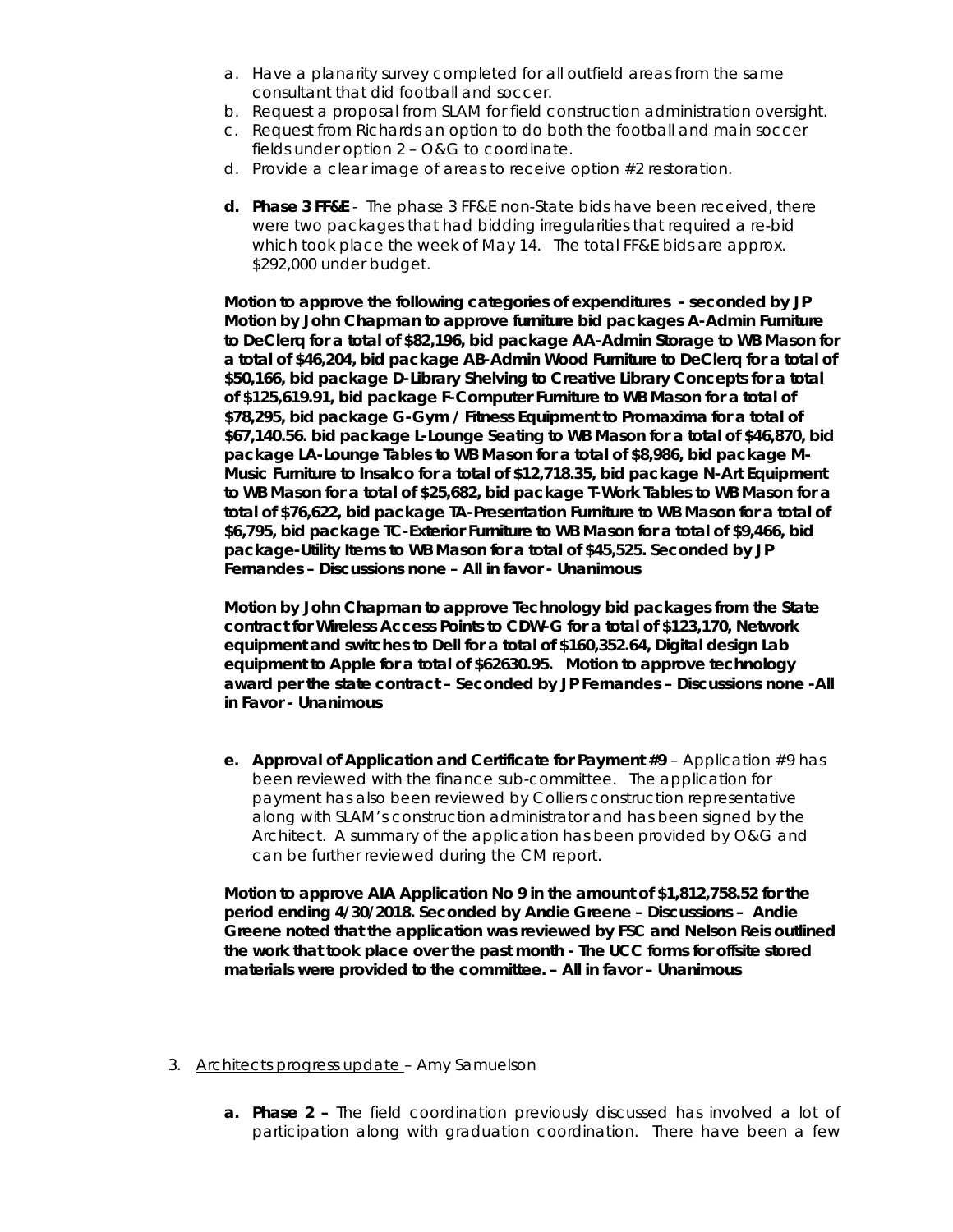design changes that were requested, the PR's coming down the pike will include, tennis court back boards, bleacher revisions to the team seating, windows for borrowed lights for the heath classroom, and double doors to engineering.

- **b. Phase 3** The furniture packages was re-bid and is below budget as previously discussed.
- 4. Construction Manager Update Nelson Reis Project Manager
	- **a. Phase 2 –** O&G will check the numbers on PCO 41, reviewing the O&G report there appears to be a difference for the amount presented by Colliers for the earlier PCO's approval. RFI 55 conduit path – the electrical conduit and FP piping that runs through the tunnels will not fit due to existing concrete bulges when poured. The plan is being finalized in an RFI that may require some soffits to run the piping through the building. This will be finalized in the next report. Phase 1 100% - Phase 2 approx. 10% complete. The summary page 17 project commentary is up to date as of last week. The current project progress was reviewed. Push pull planning is taking place with the trades.

Andie Greene asked if the science lab coordination has been finalized? - Response, They are trying to minimize the saw cuts and go from island to island, it will not be as large as originally thought and is not currently being tracked in the O&G report. There are also gas shut off valve changes pending for relocated shut off valves

John Chapman asked if there are any structural issues in the penthouses, Response – not that we have seen to date. John asked about exterior masonry but that work has yet to commence.

#### 5. Other Business

Ed Arum - Finance Report – there was an update of all the costs provided for each contractor. The SCG-046 was submitted on May 1st the next will be submitted on July 1.

JP Fernandes noted that there have been a couple of performances at the High School and there was no signage or renderings of the progress of the work. The sign will be out front in a week or so. Amy noted that there are 6-8 boards that can be put up in the High School during events. They should be displayed for graduation.

Andie Greene asked if there were any videos, the construction trailer has rolling pictures. Colliers is also taking pictures which are included in the weekly reports.

George Bauer discussed a tour for the committee – Potentially prior to or after the next regularly scheduled meeting.

Kurt Lavaway noted that in the design phase we manage risk and in the construction phase we manage costs. We are a few months into a 2 year long project and the decisions made or requested changes affect cost and schedule. We put all items into a contingency status report and you understand where you are. We will have to deal with things we cannot control in the future. Colliers will provide an updated contingency report for the next meeting.